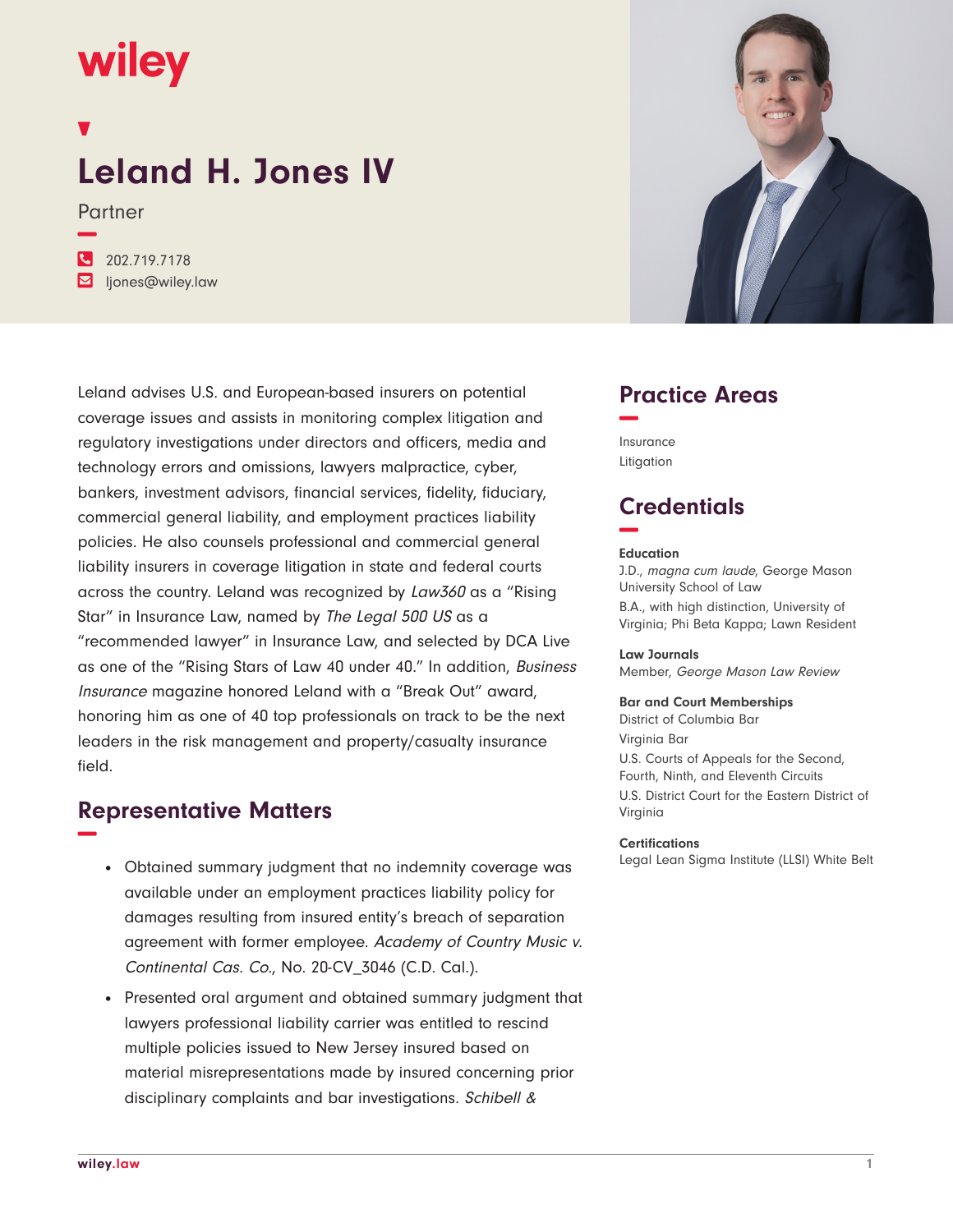Mennie, LLC v. Allied World Insurance Co., No. MON-L-001221-20 (N.D. Super. Ct.).

- Presented oral argument and obtained summary judgment of no coverage under successive commercial general liability policies for arbitration demand because no allegations in complaint or extrinsic evidence implicated individual within scope of insured duties when acting in multiple capacities for different entities. Zo Skin Health, Inc., et al. v. Valley Forge Ins. Co., et al., No. 2:20 cv-07059-AB-GJS (October 1, 2021), reconsideration denied on November 15, 2021.
- Obtained summary judgment in Virginia federal court that prior knowledge exclusion barred coverage under architects and engineers professional liability policy when insured was aware of facts that might give rise to claim before policy inception. ChemTreat, Inc. v. Certain Underwriters at Lloyd's of London, 2020 WL 5637961, 19-cv-00063 (E.D. Va. Sept. 21, 2020).
- Obtained summary judgment in California federal court that assault and battery exclusion in events policy was unambiguous as a matter of law and barred coverage for a negligence action arising from a stabbing that occurred at the insured event. Certain Underwriters at Lloyd's of London Subscribing to Policy No. EH7713140 v WorldOne Presents, LLC, 2019 WL 4747708 (E.D. Cal. Sept. 30, 2019).
- Obtained Fourth Circuit affirmance of favorable district court ruling that all claims against insured engineering firm arising from the collapse of two, nearly identical bridges constituted "related claims" under architects and engineers professional liability policy and were subject to a single per claim limit of liability. Stewart Engineering v. Continental Cas. Co., 2018 WL 5832805, No. 18-1386 (4th Cir. Nov. 7, 2018).
- Obtained ruling by California federal court granting management liability insurer's motion to dismiss lawsuit seeking coverage for securities class action based on prior acts exclusion barring coverage for claims arising out of wrongful acts before policy inception. Jayhawk Private Equity Fund II LP v. Liberty Ins. Underwriters, Inc., No. 17-cv-5523 (C.D. Cal. June 7, 2018).
- Obtained summary judgment ruling by North Carolina federal court that all claims against insured engineering firm arising from the collapse of two, nearly identical bridges constituted "related claims" and were subject to a single per claim limit of liability. Stewart Engineering v. Continental Cas. Co., 2018 WL 1403612, No. 5:15-CV-377-D (E.D.N.C. Mar. 20, 2018).
- Presented oral argument and obtained Ninth Circuit ruling that insurer had no duty to indemnify insured accountant for judgment arising from his solicitation of an investment in entity the accountant partially owned because insured's actions did not constitute "professional services." Continental Cas. Co. v. Kool Radiators, Inc., 2017 WL 1457031 (9th Cir. Apr. 25, 2017).
- Obtained summary judgment and Eleventh Circuit affirmance for liability insurer that eleven claims against insured pharmacy and pharmacist arising from use of two similar drugs for ocular injections on different dates constituted "related claims" under errors and omissions policies because the drugs were "negligently repackaged by the same individual at the same pharmacy for the same doctor over a relatively short period of time." Cas. Co. of Reading, Pa. v. Belcher, 2017 WL 372094 (S.D. Fla. Jan. 26, 2017), aff'd 2017 WL 4276057 (11th Cir. Sept. 27, 2017).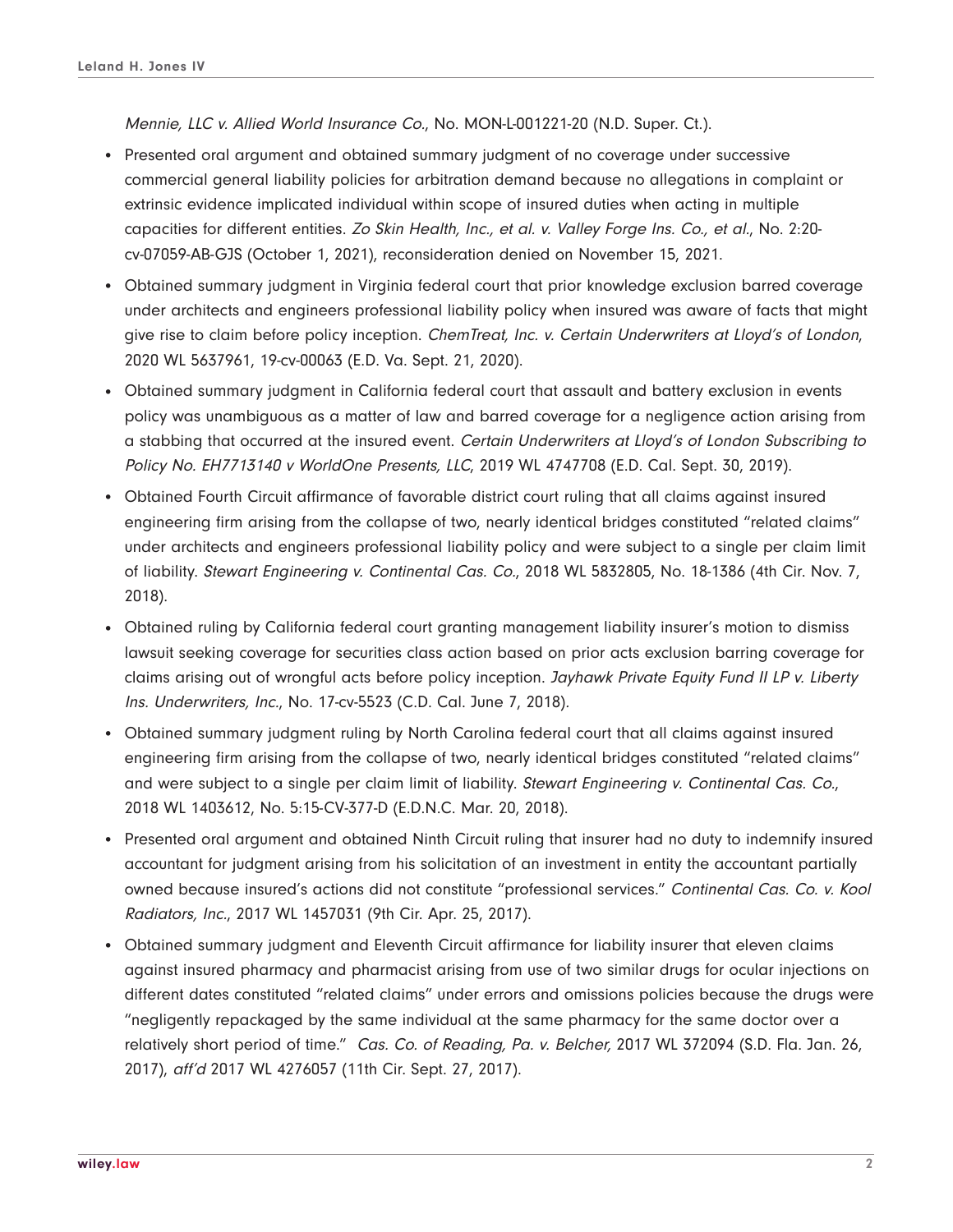- Obtained summary judgment determining that quality of services exclusion in a technology errors and omissions policy barred coverage for a lawsuit arising out of the insured online auction service's alleged misrepresentations concerning the safety and reliability of its auctions. Equipmentfacts, LLC v. Beazley Ins. Co., 2016 WL 119651 (M.D. Fla. Jan. 12, 2017).
- Obtained reversal of adverse district court decision when appellate court held lawsuit alleging no malpractice by insured lawyer did not trigger coverage under a lawyers professional liability policy because lawsuit did not "arise out of an act or omission . . . in [the lawyer's] rendering of or failure to render legal services." Edwards v. Continental Casualty Co., 841 F.3d. 360 (5th Cir. Nov. 2, 2016).
- Obtained summary judgment determining that insurer had no duty to defend or indemnify insured accountant for lawsuit because insured had prior knowledge of claims before inception of policy and because lawsuit did not allege accountant performed any professional services. Continental Casualty Co. v. Stephen Evans, et al., No. 2:13-cv-2379-JJT (D. Ariz Apr. 21, 2015).
- Presented oral argument and obtained summary judgment determining that insurer had no duty to defend or indemnify insured accountant for lawsuit alleging that insured breached agreement to repay loans from client. Navigators Insurance Co. v. Hamlin, et al., 6:14-cv-196-MC, 2015 WL 1084825 (D. Or. Mar. 10, 2015).
- Obtained summary judgment determining that insurer had no duty to defend or indemnify insureds in an underlying malpractice suit arising from sale of investments in mortgages. Darwin National Assurance Company v. Rosenthal, et al., 2:13-cv-05670-FMO-RZ (C.D. Cal. Sept. 24, 2014).
- Particular experience in related claims litigation.
- Assists insurers in assessing potential bad faith exposure for claims handling practices and represents insurers in bad faith litigation.
- Drafts and reviews policy forms and endorsements for insurers with a focus on fidelity, commercial crime and cyber-liability wording addressing new risks and exposures.

## **Professional Experience −**

- Research Assistant, Professor Jeffrey Parker, George Mason University School of Law (2007-2009)
- Legal Intern, U.S. Department of Justice, U.S. Attorney's Office (2007)

## **Affiliations −**

• Professional Liability Underwriting Society (PLUS)

## **Recognitions −**